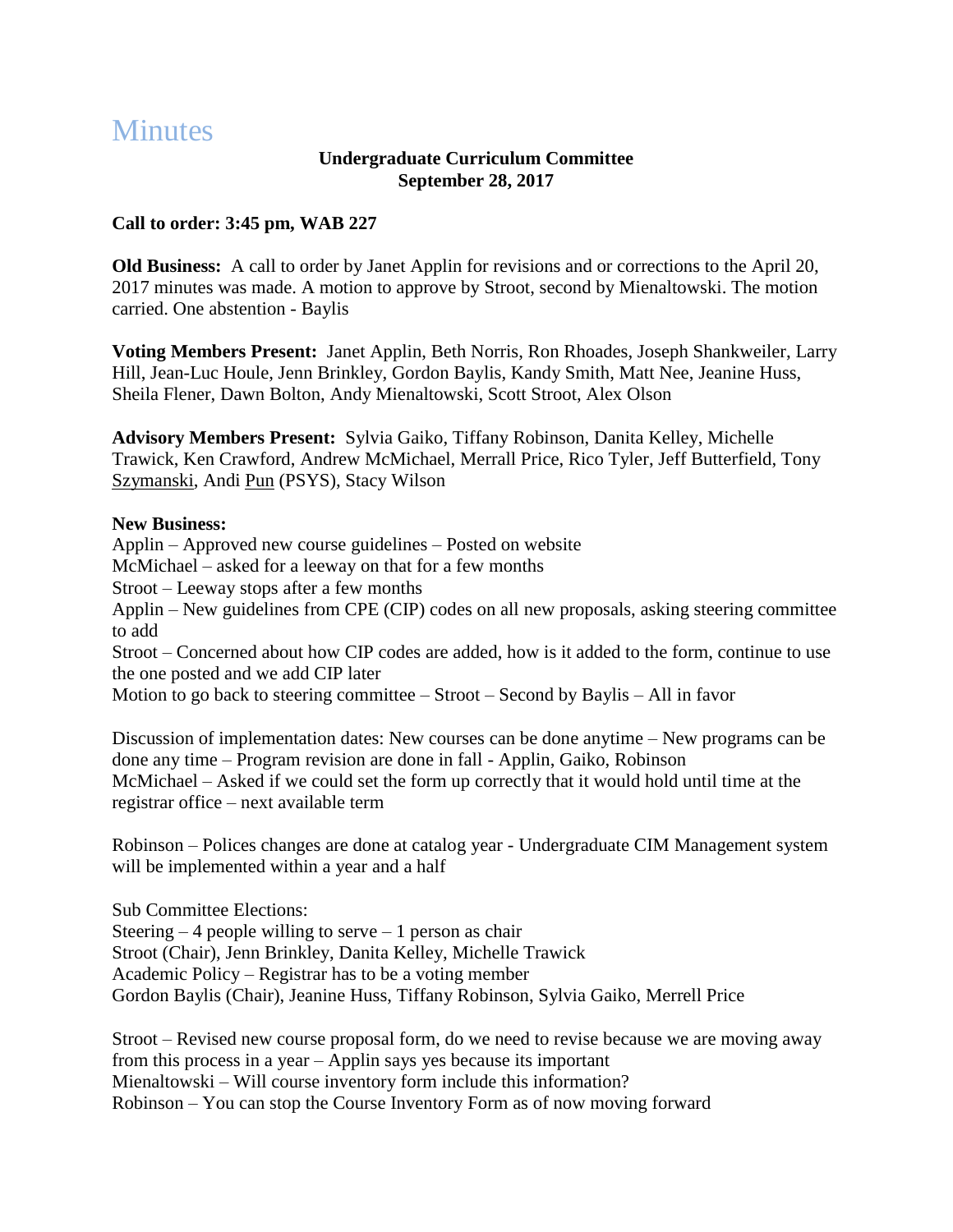| <b>University College</b>        |                                                                  |
|----------------------------------|------------------------------------------------------------------|
| <b>Type of Action</b>            | <b>Description of Item and Contact Information</b>               |
| <b>Action</b>                    | <b>Proposal to Create a New Course</b>                           |
| 1 <sup>st</sup> /2 <sup>nd</sup> | <b>Item: SPS 395</b>                                             |
| Mienaltowski/Olson               | <b>Discussion:</b>                                               |
| Vote:                            | Butterfield – Independent kind of course – lots of interest at   |
| Motion carried                   | Regional campus                                                  |
|                                  | Stroot – No need to bundle                                       |
| <b>Action</b>                    | <b>Proposal to Create a New Course</b>                           |
| 1 <sup>st</sup> /2 <sup>nd</sup> | <b>Item: SPS 399</b>                                             |
| Baylis/Olson                     | <b>Discussion:</b> Similar to above                              |
| Vote:                            | Mienaltowski – Any research methods?                             |
| Motion carried                   | Butterfield – No research                                        |
| <b>Action</b>                    | <b>Proposal to Create a New Course</b>                           |
| 1 <sup>st</sup> /2 <sup>nd</sup> | Item: SUS 276                                                    |
| Huss/Olson                       | Discussion:                                                      |
| Vote:                            | Price – Taught as temp course last year – Got great enrollment – |
| Motion carried                   | Opportunity to expand – Still doing developmental course and     |
|                                  | this one is credit bearing                                       |
|                                  | Kelley – Abbrev course title is too $\log$ – Needs to be 30      |
|                                  | characters                                                       |
|                                  | Price – will work on an amendment and bring back – Use this for  |
|                                  | abbrev name "Displace persons"                                   |
|                                  | No Objections                                                    |

| <b>College of Education and Behavioral Sciences</b> |                                                             |
|-----------------------------------------------------|-------------------------------------------------------------|
| <b>Type of Action</b>                               | <b>Description of Item and Contact Information</b>          |
| <b>Consent</b>                                      | <b>Proposal to Revise Course Prerequisites/Corequisites</b> |
|                                                     | Item: PSY 371, The Psychology of Sales Behavior             |
| Vote:                                               | <b>Discussion:</b>                                          |
| Motion carried                                      | Gaiko – Date change – Change ourselves – Accepted changes   |
|                                                     |                                                             |
| <b>Consent</b>                                      | <b>Proposal to Revise Course Prerequisites/Corequisites</b> |
|                                                     | Item: PSY 436, Applied Cognitive Psychology                 |
| Vote:                                               | <b>Discussion:</b>                                          |
| Motion carried                                      | Gaiko – Date change – Change ourselves – Accepted changes   |
|                                                     |                                                             |
| <b>Consent</b>                                      | <b>Proposal to Suspend a Program</b>                        |
|                                                     | Item: 411, Minor in Library Media Education                 |
| Vote:                                               | <b>Discussion:</b>                                          |
| Motion carried                                      | Gaiko – Date change – Change ourselves – Accepted changes   |
|                                                     |                                                             |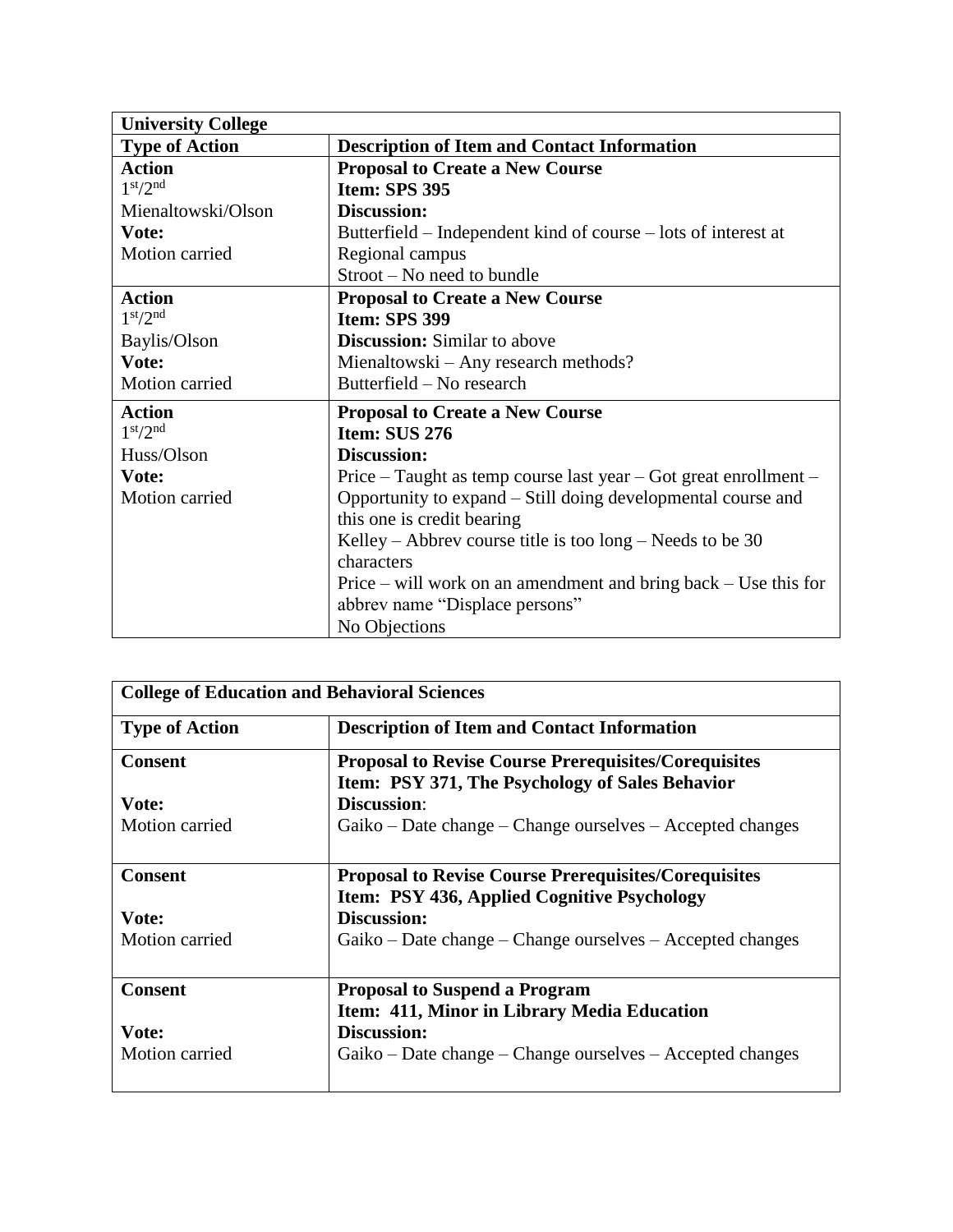| <b>Action</b>                    | <b>Proposal to Create a New Course</b>                         |
|----------------------------------|----------------------------------------------------------------|
| 1 <sup>st</sup> /2 <sup>nd</sup> | Item: PSY 224, Psychological Development of the Gifted         |
| Huss/Bolton                      | <b>Across the Lifespan</b>                                     |
| Vote:                            | <b>Discussion:</b>                                             |
| Mienaltowski moved to            | Stroot - 10 students? Will be offered on campus and KIIS/Study |
| table this discussion            | Abroad                                                         |
| $Second - Olsen$                 | Baylis – Seems to be the same as PSY/PSYS 220 "gifted" is the  |
| Motion carried                   | key word that changes                                          |
|                                  | McMichael – Body of committee has to clarify – Do we create    |
|                                  | courses that are only to be offered through KIIS?              |
|                                  | Mienaltowski $-9$ of the 11 objectives are already covered in  |
|                                  | PSY/PSYS 220                                                   |
|                                  |                                                                |

| <b>Potter College of Arts and Letters</b><br>Houle – Tabled/Pulled entire agenda |                                                                                                  |
|----------------------------------------------------------------------------------|--------------------------------------------------------------------------------------------------|
| <b>Type of Action</b>                                                            | <b>Description of Item and Contact Information</b>                                               |
| Information                                                                      | Proposal to Create a Temporary Course - Approved<br>Item: JAPN 310 Adv Japan Conversation Abroad |
| Consent                                                                          | Proposal to Revise Course Prerequisites<br>Item: FREN 102                                        |
| Consent                                                                          | Proposal to Revise Course Prerequisites<br>Item: FREN 201                                        |
| Consent                                                                          | Proposal to Revise Course Prerequisites<br>Item: FREN 202                                        |
| Consent                                                                          | Proposal to Revise Course Prerequisites<br>Item: FREN 210                                        |
| Consent                                                                          | Proposal to Revise Course Prerequisites<br>Item: FREN 211                                        |
| Consent                                                                          | Proposal to Revise Course Prerequisites<br>Item: FREN 306                                        |
| Consent                                                                          | Proposal to Revise Course Prerequisites<br>Item: FREN 314                                        |
| Consent                                                                          | Proposal to Revise Course Prerequisites<br>Item: FREN 320                                        |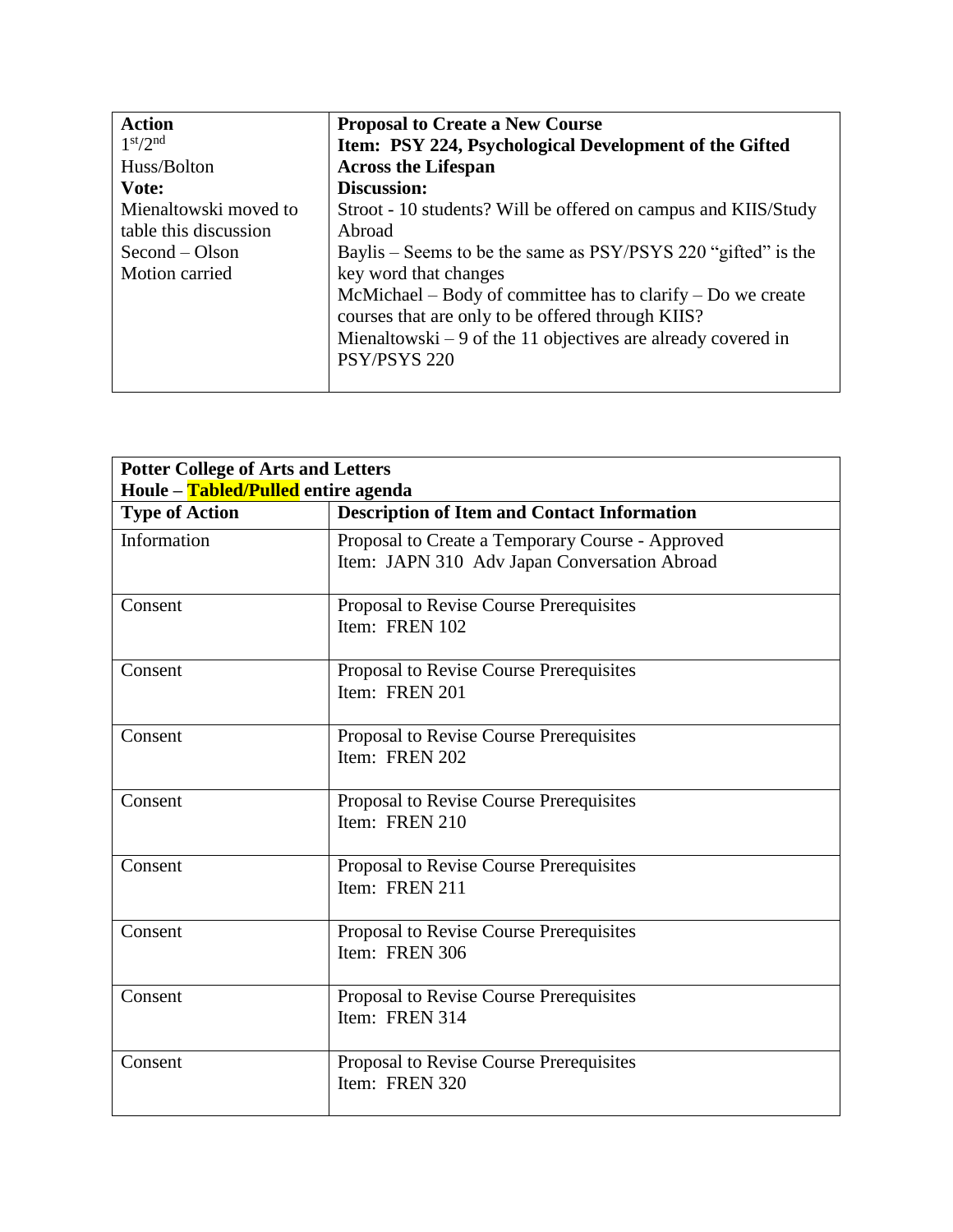| Consent | <b>Action: Proposal to Revise Course Prerequisites</b><br>Item: FREN 321 |
|---------|--------------------------------------------------------------------------|
| Consent | Action: Proposal to Revise Course Prerequisites<br>Item: FREN 322        |
| Consent | Action: Proposal to Revise Course Prerequisites<br>Item: FREN 323        |
| Consent | Action: Proposal to Revise Course Prerequisites<br>Item: FREN 325        |
| Consent | Action: Proposal to Revise Course Prerequisites<br>Item: FREN 326        |
| Consent | Action: Proposal to Revise Course Prerequisites<br>Item: FREN 328        |
| Consent | Action: Proposal to Revise Course Prerequisites<br>Item: FREN 331        |
| Consent | Action: Proposal to Revise Course Prerequisites<br>Item: FREN 389        |
| Consent | Action: Proposal to Revise Course Prerequisites<br>Item: FREN 420        |
| Consent | Action: Proposal to Revise Course Prerequisites<br>Item: FREN 421        |
| Consent | Action: Proposal to Revise Course Prerequisites<br>Item: FREN 426        |
| Consent | <b>Action: Proposal to Revise Course Prerequisites</b><br>Item: FREN 427 |
| Consent | Action: Proposal to Revise Course Prerequisites<br>Item: FREN 445        |
| Consent | Action: Proposal to Revise Course Prerequisites<br>Item: FREN 450        |
| Consent | Action: Proposal to Revise Course Prerequisites<br>Item: GERM 102        |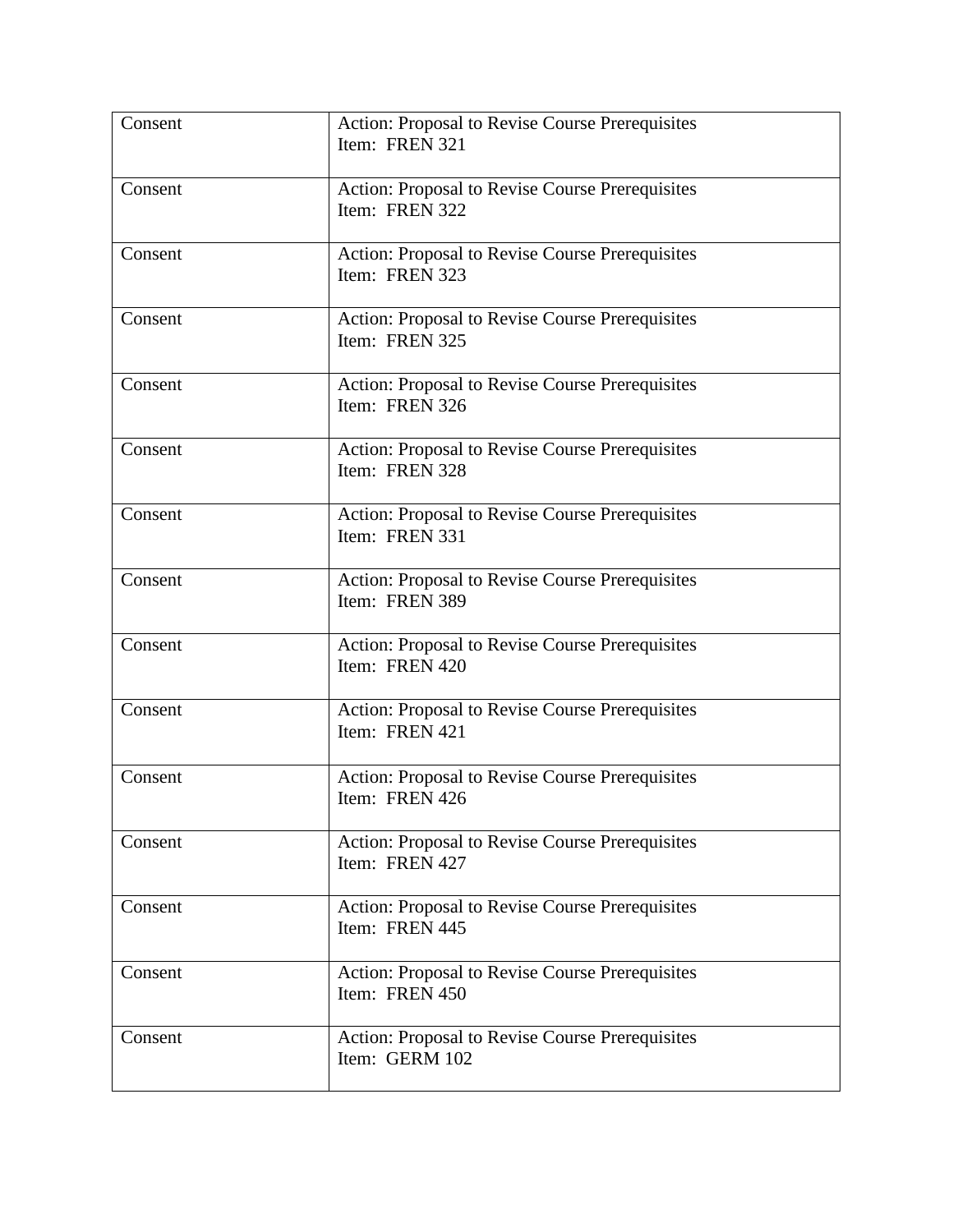| Consent | <b>Action: Proposal to Revise Course Prerequisites</b><br>Item: GERM 201 |
|---------|--------------------------------------------------------------------------|
| Consent | Action: Proposal to Revise Course Prerequisites<br>Item: GERM 202        |
| Consent | Action: Proposal to Revise Course Prerequisites<br>Item: GERM 210        |
| Consent | Action: Proposal to Revise Course Prerequisites<br>Item: GERM 211        |
| Consent | Action: Proposal to Revise Course Prerequisites<br>Item: GERM 306        |
| Consent | Action: Proposal to Revise Course Prerequisites<br>Item: GERM 314        |
| Consent | Action: Proposal to Revise Course Prerequisites<br>Item: GERM 330        |
| Consent | Action: Proposal to Revise Course Prerequisites<br>Item: GERM 331        |
| Consent | Action: Proposal to Revise Course Prerequisites<br>Item: GERM 332        |
| Consent | Action: Proposal to Revise Course Prerequisites<br>Item: GERM 333        |
| Consent | Action: Proposal to Revise Course Prerequisites<br>Item: GERM 335        |
| Consent | Action: Proposal to Revise Course Prerequisites<br>Item: GERM 389        |
| Consent | Action: Proposal to Revise Course Prerequisites<br>Item: GERM 430        |
| Consent | Action: Proposal to Revise Course Prerequisites<br>Item: GERM 435        |
| Consent | Action: Proposal to Revise Course Prerequisites<br>Item: GERM 455        |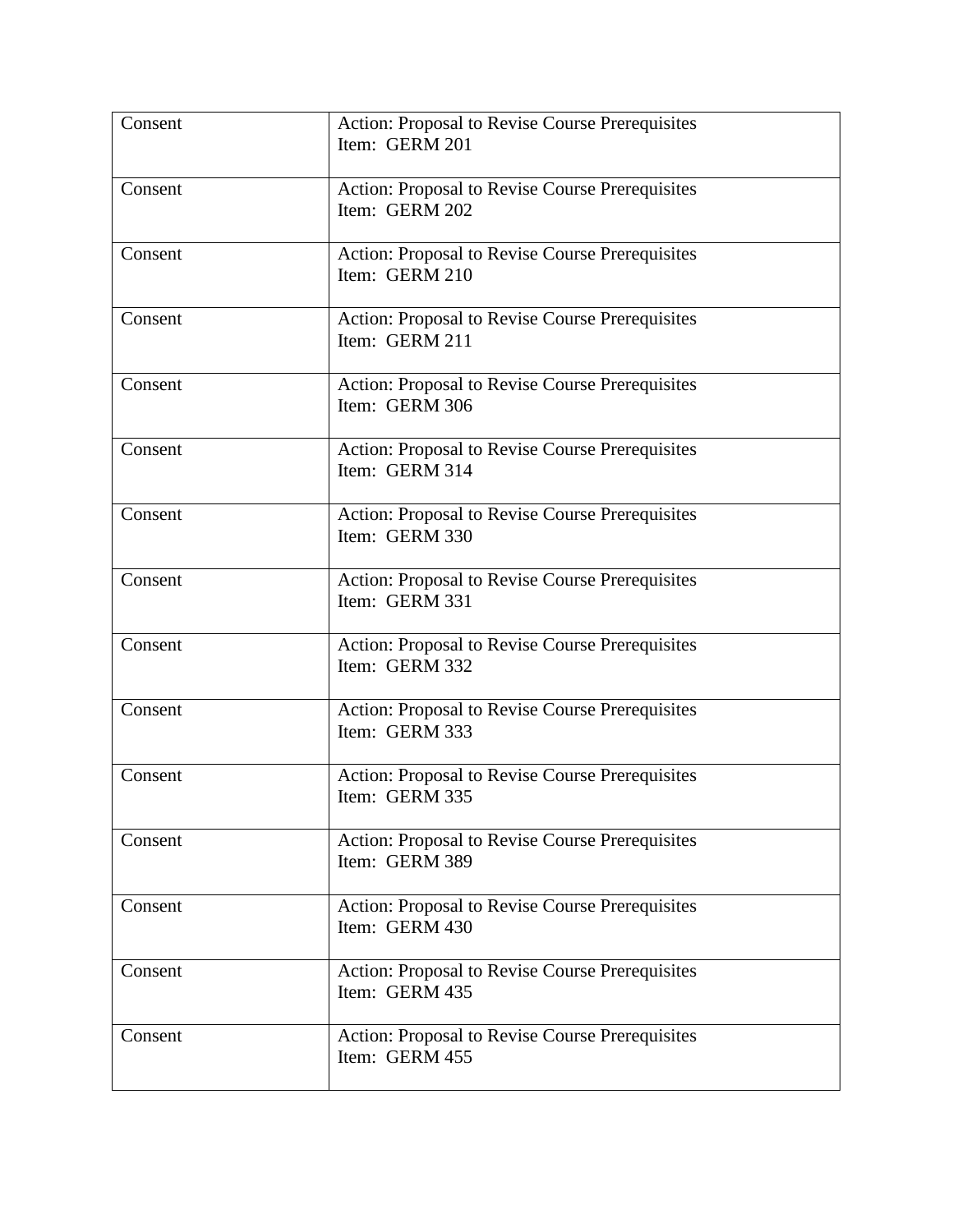| Consent | Action: Proposal to Revise Course Prerequisites<br>Item: GERM 499                                    |
|---------|------------------------------------------------------------------------------------------------------|
| Consent | Action: Proposal to Revise Course Prerequisites<br>Item: MUS 206 Composition                         |
| Consent | Action: Proposal to Revise Course Prerequisites<br>Item: MUS 327 Music History II                    |
| Consent | <b>Action: Proposal to Revise Course Prerequisites</b><br>BDAS 495—Brewing and Distilling Internship |
| Consent | Action: Proposal to Suspend a Course<br>Item: PS 440—Elements of Public Administration               |
| Consent | Action: Proposal to Suspend a Course<br>Item: PS 441—Public Personnel Administration                 |
| Consent | Action: Proposal to Suspend a Course<br>Item: PS 442—Government Financial Administration             |
| Action  | Action: Proposal to Revise Course Number<br>Item: DAN 200                                            |
| Action  | Action: Proposal to Revise Course Credit Hours<br>Item: DAN 235                                      |
| Action  | Action: Proposal to Create a New Course<br>Item: PS 340—Introduction to Public Administration        |
| Action  | Action: Proposal Revise a Program<br>Item: AB in Dance                                               |

| <b>College of Health and Human Services</b> |                                                    |
|---------------------------------------------|----------------------------------------------------|
| <b>Type of Action</b>                       | <b>Description of Item and Contact Information</b> |
| <b>Consent:</b>                             | <b>Revise Course Grade Type</b>                    |
| 1 <sup>st</sup> /2 <sup>nd</sup>            | <b>NURS 449 Clinical: Community Health Nursing</b> |
| Mienaltowski/Huss                           | <b>Discussion:</b> No discussion                   |
| Vote:                                       |                                                    |
| Motion carried                              |                                                    |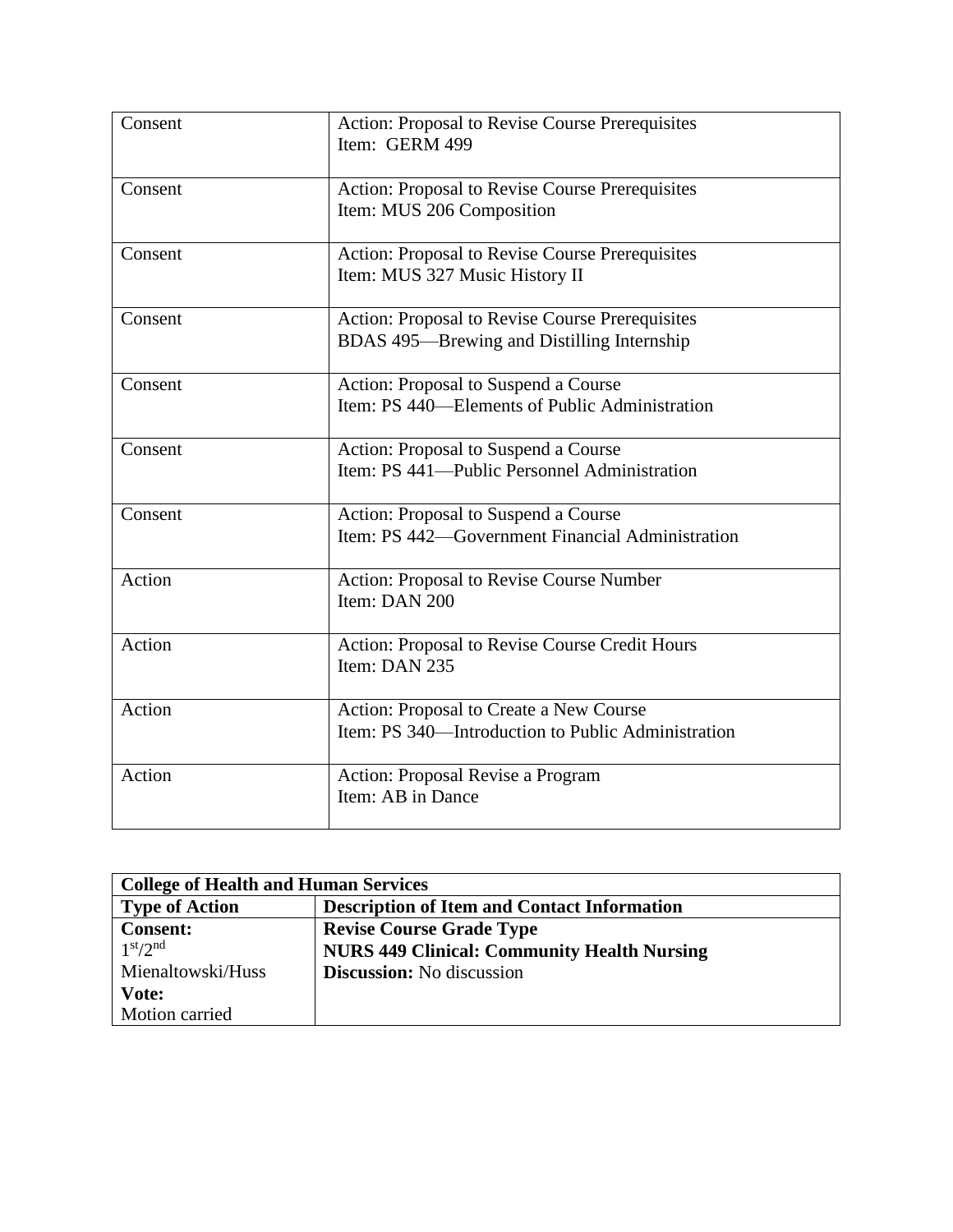| <b>Ogden College of Science and Engineering</b> |                                                                                     |  |
|-------------------------------------------------|-------------------------------------------------------------------------------------|--|
| <b>Type of Action</b>                           | <b>Description of Item and Contact Information</b>                                  |  |
| <b>Bundle all Consent items</b>                 |                                                                                     |  |
| Applin - Does anyone want to pull anything off? |                                                                                     |  |
|                                                 | Gaiko – Implementation date change CS 360 & 405 (Needs to be summer) – No objection |  |
| Vote: Motion carried                            |                                                                                     |  |
| Consent                                         | <b>Proposal to Suspend a Course</b>                                                 |  |
|                                                 | CHEM 102, Introduction to Chemistry Laboratory, 1 hr.                               |  |
| Consent                                         | <b>Proposal to Suspend a Course</b>                                                 |  |
|                                                 | CHEM 240, Introduction to Organic Chemistry, 3 hrs.                                 |  |
| Consent                                         | <b>Proposal to Suspend a Program</b>                                                |  |
|                                                 | Ref. 340, Minor in Coal Chemistry, 20-22 hrs.                                       |  |
| Consent                                         | <b>Proposal to Delete a Course</b>                                                  |  |
|                                                 | CE 331, UK-Transportation Engineering, 3 hrs.                                       |  |
| Consent                                         | <b>Proposal to Delete a Course</b>                                                  |  |
|                                                 | CE 341, UK-0Fluid Thermal Science, 3 hrs.                                           |  |
| Consent                                         | <b>Proposal to Delete a Course</b>                                                  |  |
|                                                 | CE 351, UK-Introduction to Environmental Science, 3 hrs.                            |  |
| Consent                                         | <b>Proposal to Delete a Course</b>                                                  |  |
|                                                 | CE 373, UK-Structural Analysis, 3 hrs.                                              |  |
| Consent                                         | <b>Proposal to Delete a Course</b>                                                  |  |
|                                                 | CE 483, UK-Elementary Structural Design, 3 hrs.                                     |  |
| Consent                                         | <b>Proposal to Revise Course Catalog Listing</b>                                    |  |
|                                                 | CS 360, Software Engineering I, 3 hrs.                                              |  |
| Consent                                         | <b>Proposal to Revise Course Prerequisites/Corequisites</b>                         |  |
|                                                 | CS 405, Numerical Analysis I, 3 hrs.                                                |  |
| Consent                                         | <b>Proposal to Revise Course Prerequisites/Corequisites</b>                         |  |
|                                                 | EM 303, Mechanics of Deformable Solids, 3 hrs.                                      |  |
| Consent                                         | <b>Proposal to Revise Course Prerequisites/Corequisites</b>                         |  |
|                                                 | EM 313, Dynamics, 3 hrs.                                                            |  |
| Consent                                         | <b>Proposal to Revise Course Prerequisites/Corequisites</b>                         |  |
|                                                 | ME 176, Mechanical Engineering Freshman Design I, 1 hr.                             |  |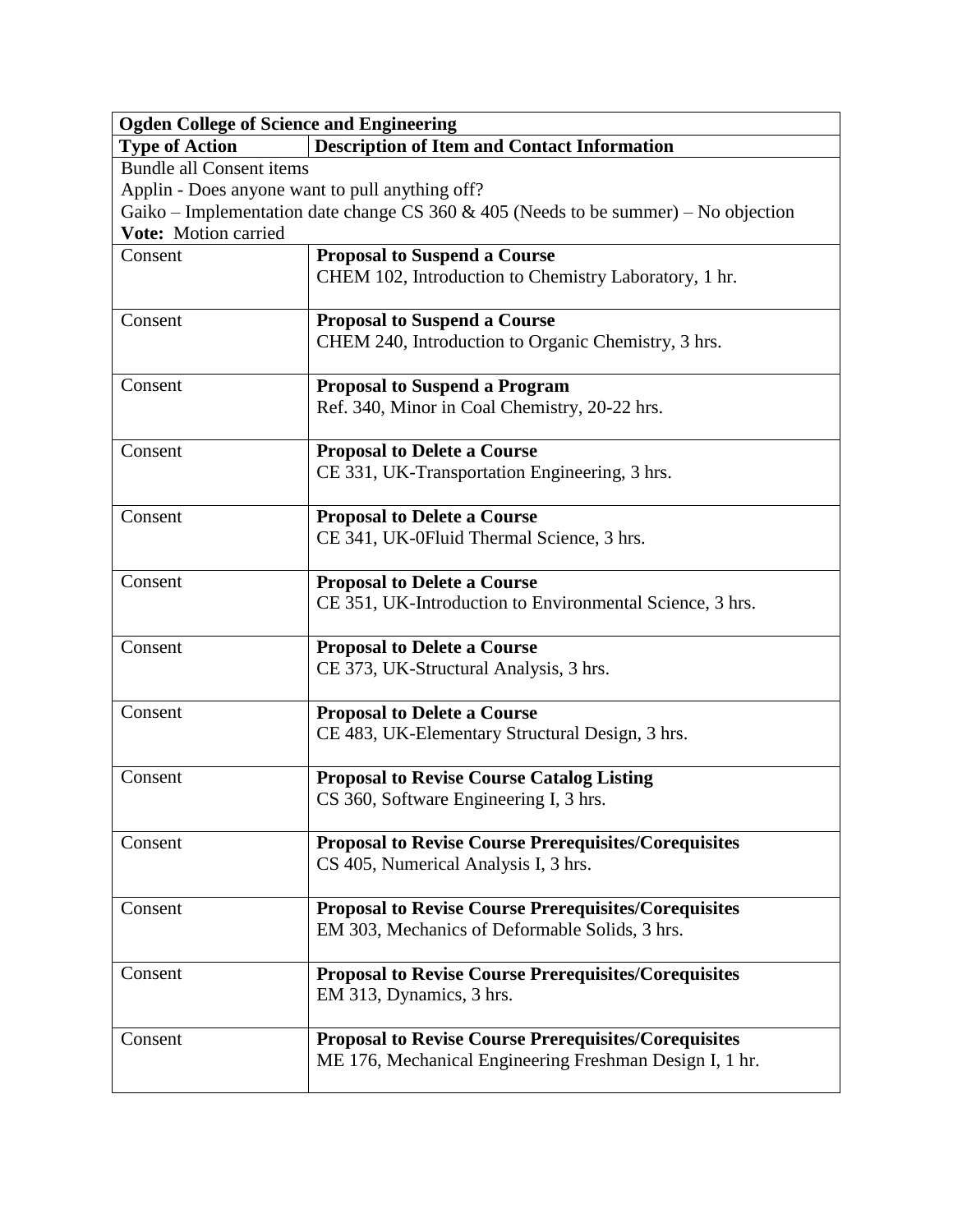| Consent                                           | <b>Proposal to Revise Course Prerequisites/Corequisites</b>                               |
|---------------------------------------------------|-------------------------------------------------------------------------------------------|
|                                                   | ME 200, Sophomore Design, 3 hrs.                                                          |
|                                                   |                                                                                           |
| Consent                                           | <b>Proposal to Revise Course Prerequisites/Corequisites</b>                               |
|                                                   | ME 240, Materials and Methods of Manufacturing, 3 hrs.                                    |
|                                                   |                                                                                           |
| Consent                                           | <b>Proposal to Revise Course Prerequisites/Corequisites</b>                               |
|                                                   | ME 241, Materials and Methods of Manufacturing Laboratory, 1 hr.                          |
|                                                   |                                                                                           |
| Consent                                           | <b>Proposal to Revise Course Prerequisites/Corequisites</b>                               |
|                                                   | ME 300, Junior Design, 3 hrs.                                                             |
| Consent                                           | <b>Proposal to Revise Course Prerequisites/Corequisites</b>                               |
|                                                   | ME 310, Engineering Instrumentation and Experimentation, 3 hrs.                           |
|                                                   |                                                                                           |
| Consent                                           | <b>Proposal to Revise Course Prerequisites/Corequisites</b>                               |
|                                                   | ME 325, Heat Transfer, 3 hrs.                                                             |
|                                                   |                                                                                           |
| Consent                                           | <b>Proposal to Revise Course Prerequisites/Corequisites</b>                               |
|                                                   | ME 330, Fluid Mechanics, 3 hrs.                                                           |
|                                                   |                                                                                           |
| Consent                                           | <b>Proposal to Revise Course Prerequisites/Corequisites</b>                               |
|                                                   | ME 332, Fluid Mechanics Laboratory, 1 hr.                                                 |
| Consent                                           | <b>Proposal to Revise Course Prerequisites/Corequisites</b>                               |
|                                                   | ME 333, Heat Transfer Lab, 1 hr.                                                          |
|                                                   |                                                                                           |
| Consent                                           | <b>Proposal to Revise Course Prerequisites/Corequisites</b>                               |
|                                                   | ME 344, Mechanical Design, 3 hrs.                                                         |
|                                                   |                                                                                           |
| Consent                                           | <b>Proposal to Revise Course Prerequisites/Corequisites</b>                               |
|                                                   | BDAS 495, Brewing & Distilling Arts & Sciences, 3 hrs.                                    |
|                                                   |                                                                                           |
| <b>Action</b><br>1 <sup>st</sup> /2 <sup>nd</sup> | <b>Proposal to Create a New Course</b><br>PSYS 425, Developmental Psychopathology, 3 hrs. |
| Mienaltowski/Nee                                  | <b>Discussion:</b> No discussion                                                          |
| Vote:                                             |                                                                                           |
| Motion carried                                    |                                                                                           |
| <b>Action</b>                                     | <b>Proposal to Create a New Course</b>                                                    |
| 1 <sup>st</sup> /2 <sup>nd</sup>                  | PSYS 442, Psychology of Suicide and Self-Injury, 3 hrs.                                   |
| Mienaltowski/Bolton                               | <b>Discussion:</b> No objection                                                           |
| Vote:                                             | Bolton - Friendly Amendment - No complete sentences - Take out                            |
| Motion carried                                    | "this course" and "in-depth"                                                              |
|                                                   |                                                                                           |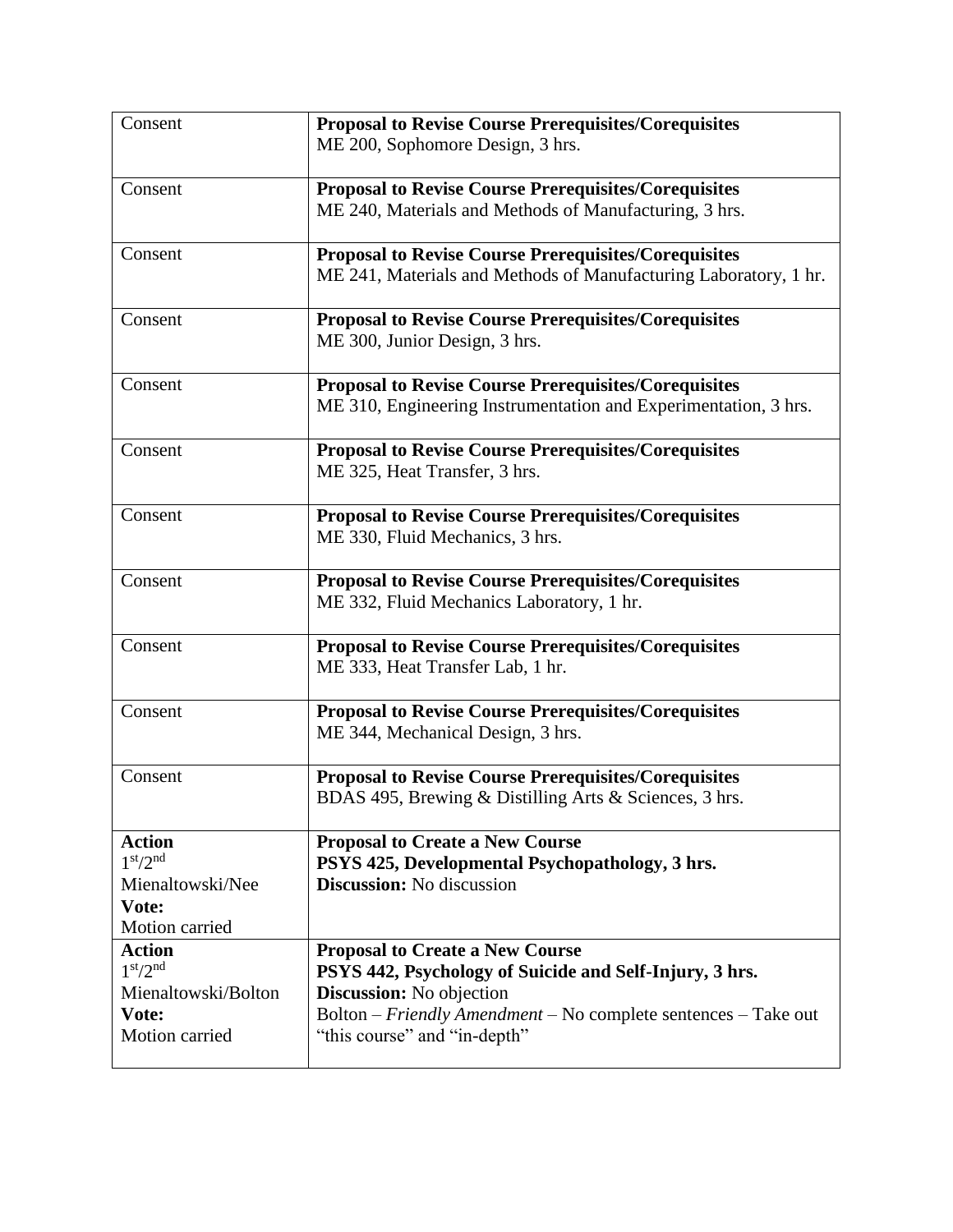Nee - Motion to bundle three new courses 1 st/2nd Baylis/Nee **Vote:** Motion carried **Discussion:** *Friendly Amendment* – Catalog course description, ENGR 491, Remove students

| Action                                                                                       | <b>Proposal to Create a New Course</b>                                         |  |
|----------------------------------------------------------------------------------------------|--------------------------------------------------------------------------------|--|
|                                                                                              | CS 372, Mobile App Development, 3 hrs.                                         |  |
| Action                                                                                       | <b>Proposal to Create a New Course</b>                                         |  |
|                                                                                              | ENGR 490, Senior Seminar, 2 hrs.                                               |  |
| Action                                                                                       | <b>Proposal to Create a New Course</b>                                         |  |
|                                                                                              | ENGR 491, Senior Project, 3 hrs.                                               |  |
| Bundle the remaining - Nee<br>1 <sup>st</sup> /2 <sup>nd</sup>                               |                                                                                |  |
| Mienaltowski/Was not second                                                                  |                                                                                |  |
|                                                                                              | Discussion: Missing titles and credit hours - Pull out the one wrong proposals |  |
|                                                                                              | New motion to bundle all but the wrong one ENGR                                |  |
| Baylis/Bolton - All in favor - Passes                                                        |                                                                                |  |
|                                                                                              | Another motion to pull ENGR 534 out of the bundle                              |  |
| Baylis – argues about the level of editing                                                   |                                                                                |  |
| $Stroot - Call to vote/question$                                                             |                                                                                |  |
| Vote: All in favor - Passes<br>Approve to bundle items                                       |                                                                                |  |
| Motion carried $-1$ abstained                                                                |                                                                                |  |
| Pulled from bundle – Proposal to revise program with no title and no hours – Pre-Engineering |                                                                                |  |
| proposals – Creating new program                                                             |                                                                                |  |
| Stroot/Bolton                                                                                |                                                                                |  |
| Stroot – Moved to table                                                                      |                                                                                |  |
| Second Baylis                                                                                |                                                                                |  |
| Discussion – Should this be a new program<br>Motion carried – Obtained – Mienaltowski        |                                                                                |  |
|                                                                                              |                                                                                |  |
| Action                                                                                       | <b>Proposal to Revise a Program</b>                                            |  |
|                                                                                              | Ref. 518, Architectural Science, 89 hrs.                                       |  |
| Action                                                                                       | <b>Proposal to Revise a Program</b>                                            |  |
|                                                                                              | Ref. 534, 537, & 543, Pre-Major to Engineering, 22 hrs.                        |  |